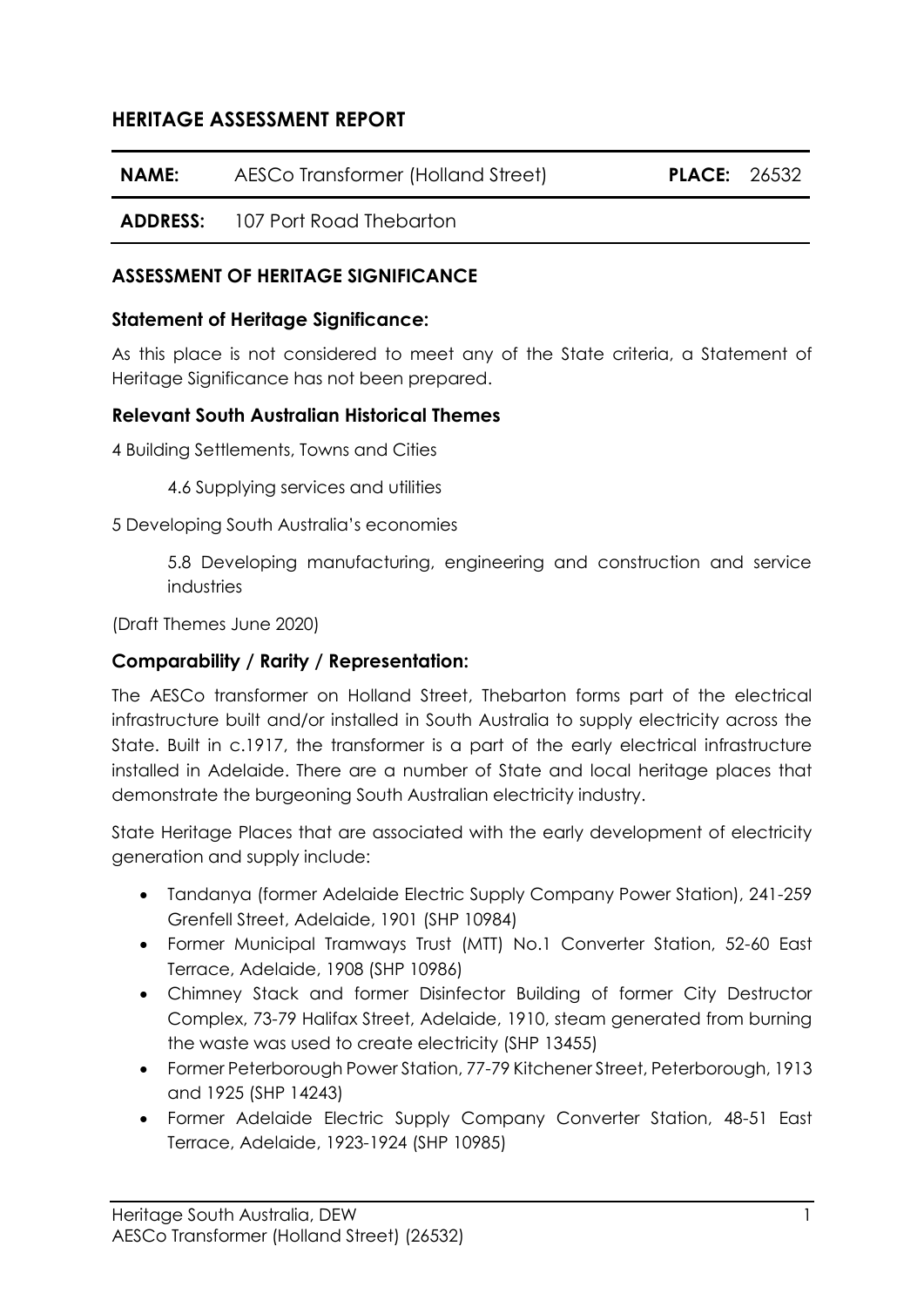- Former Adelaide Electric Supply Co Ltd Four former garages and two double storey office/workshop buildings, 32-56 Sir Donald Bradman Drive, Mile End, 1924-1937 (SHP 26308)
- Former Grange Scout Hall (former Municipal Tramways Trust (MTT) Converter Station), 19 Reedie Street, Henley Beach, 1946 (SHP 14633)



**View of East Terrace showing Tandanya (former Adelaide Electric Supply Company Power Station) (SHP 10984) (right), Former Adelaide Electric Supply Company Converter Station (SHP 10985) (mid) and Former Municipal Tramways Trust (MTT) No.1 Converter Station (SHP 10986) (left).**

Source: Google Maps, 2020



**Chimney Stack and former Disinfector Building of former City Destructor Complex, 73-79 Halifax Street, Adelaide, 1910, where steam generated from burning the waste was used to create electricity (SHP 13455)**

Source: Dew Files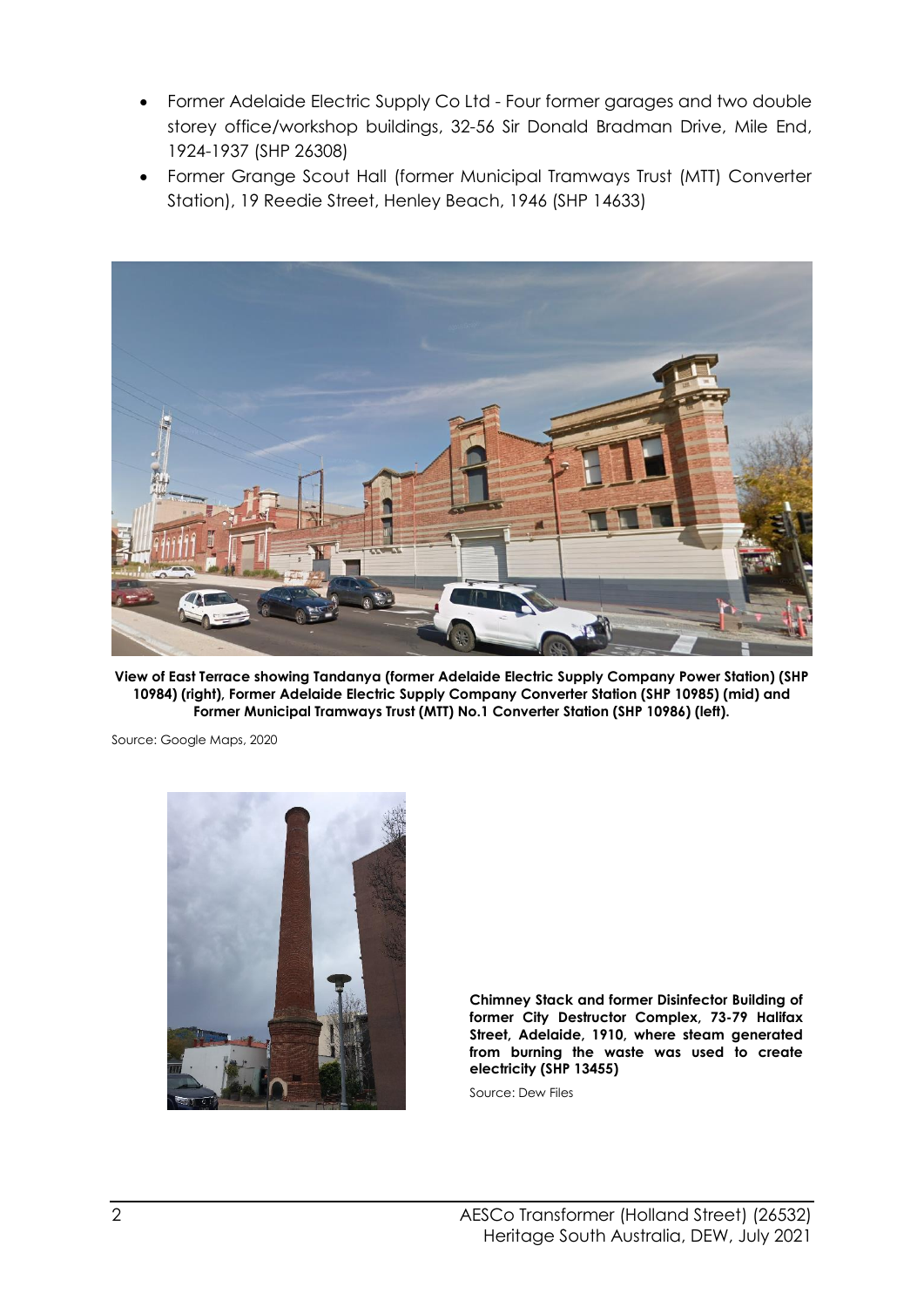

**Former Adelaide Electric Supply Co Ltd - Four former garages and two double storey office/workshop buildings (SHP 26308)**

Source: Google Maps 2020

Local Heritage Places that are associated with the early development of electricity generation and supply include:

- Electric Supply Company Transformer, 107 Port Road Thebarton, c.1917 (LHP), subject of this assessment
- Offices (former Kelvin House), 233-236 North Terrace, Adelaide, 1926 (LHP) (AESCo offices and headquarters building).
- Former Power House, Railway Terrace Quorn (LHP)
- Offices (former MTT Converter Station), 6-8 Henley Street 11-19 Elm Avenue, Mile End (LHP)



**Kelvin House (now Security House), North Terrace LHP** Source: Google Maps 2021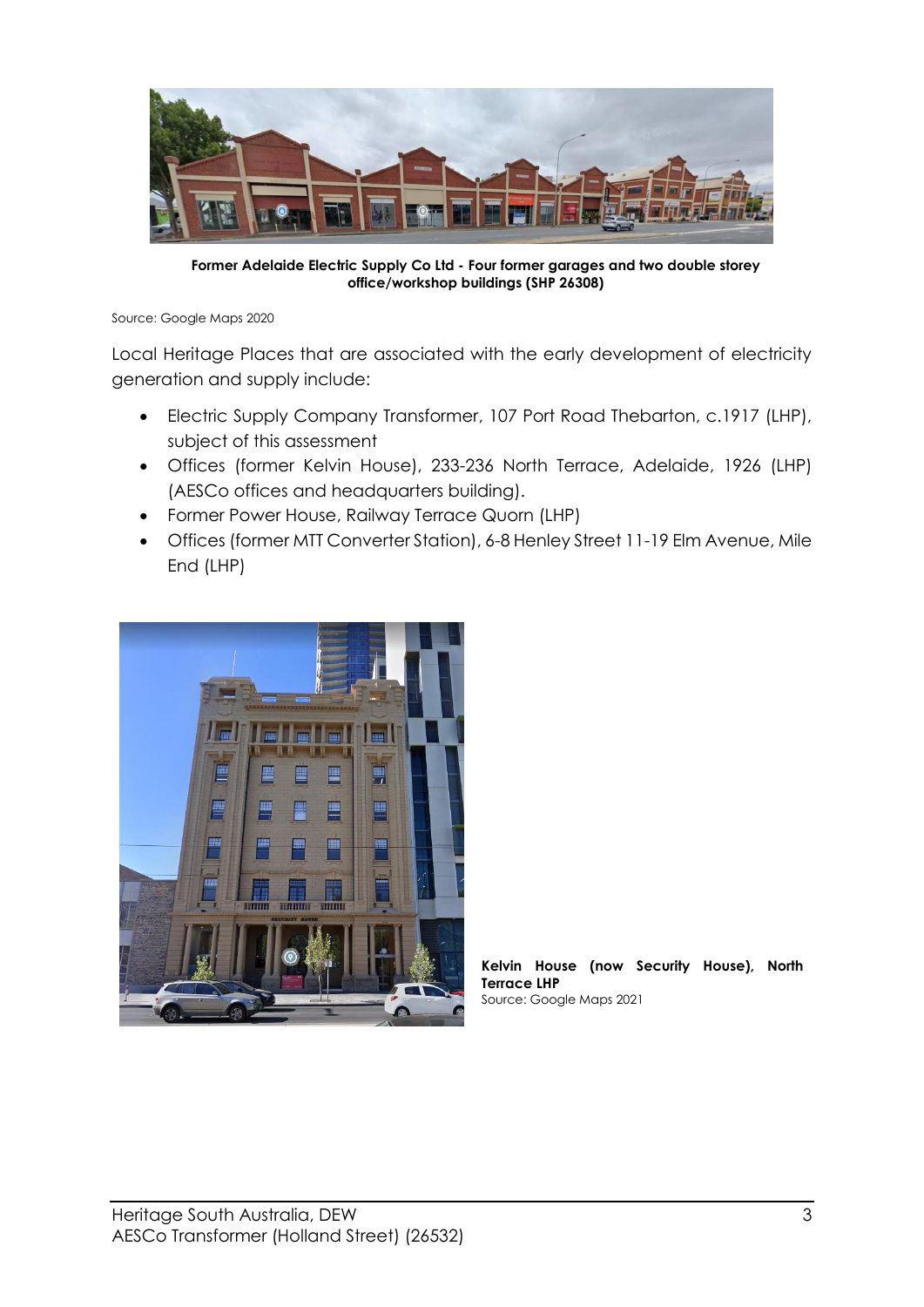The ubiquitous stobie pole, patented in 1924, is not heritage listed, however, it is a vital part of the electricity infrastructure in South Australia. The pole was devised by JC Stobie an Adelaide Electric Supply Company (AESCo) engineer and enabled the supply of electricity to be more rapidly expanded across South Australia from the 1920s.

Two significant places that demonstrated the early history of the generation of electricity in South Australia, namely the Nile Street powerhouse (1899) and the Osborn Power Station (1923), have both been demolished.

### **Assessment against Criteria under Section 16 of the** *Heritage Places Act 1993***. All Criteria have been assessed using the 2020 Guidelines.**

### **(a) it demonstrates important aspects of the evolution or pattern of the State's history.**

Criterion arguments have considered the *Guidelines for State Heritage Places*:

*The place should be closely associated with events, developments or cultural phases which*  have played a significant part in South Australian history. Ideally it should demonstrate those *associations in its fabric.*

Places will not normally be considered under this criterion if they are of a class of things that are *commonplace, or frequently replicated across the State, places associated with events of*  interest only to a small number of people, places associated with developments of little *significance, or places only reputed to have been the scene of an event which has left no trace or which lacks substantial evidence.*

The AESCo transformer on Holland Street is associated with the supply of electricity in South Australia. In the late 1910s and 1920s, a number of transformers were constructed around Adelaide to enable local development of industry. The transformer constructed at Holland Street enabled further industrial development of the suburb of Southwark (later Thebarton) and was a particular boon to Mason & Cox Ltd, who purportedly installed the first electrically-powered furnace in South Australia.

Electrical power is supplied from the power station at high voltages, reducing the current and thereby loss of energy during transmission. Transformers are then required to modify the voltage to meet the needs of the appliances it powers. Consequently, transformers are required in numerous locations. The Holland Street transformer was integral to the early operations of the Mason & Cox Ltd foundry as it enabled the supplied voltage to be reduced to operate the electric furnace.

The Holland Street transformer made neither a strong nor an influential contribution to the evolution or pattern of South Australia's history as it is local infrastructure that enabled localised development of industry. Rather, it is the powerhouses at Nile Street (demolished) and Grenfell Street (Tandanya SHP 10984), the power station built at Osborne in 1923 (demolished), and the ability to relay the electricity from those generation points (Stobie poles and wires, and Former Adelaide Electric Supply Co Ltd garages etc SHP 26308) that demonstrate the historic theme at the State level. That is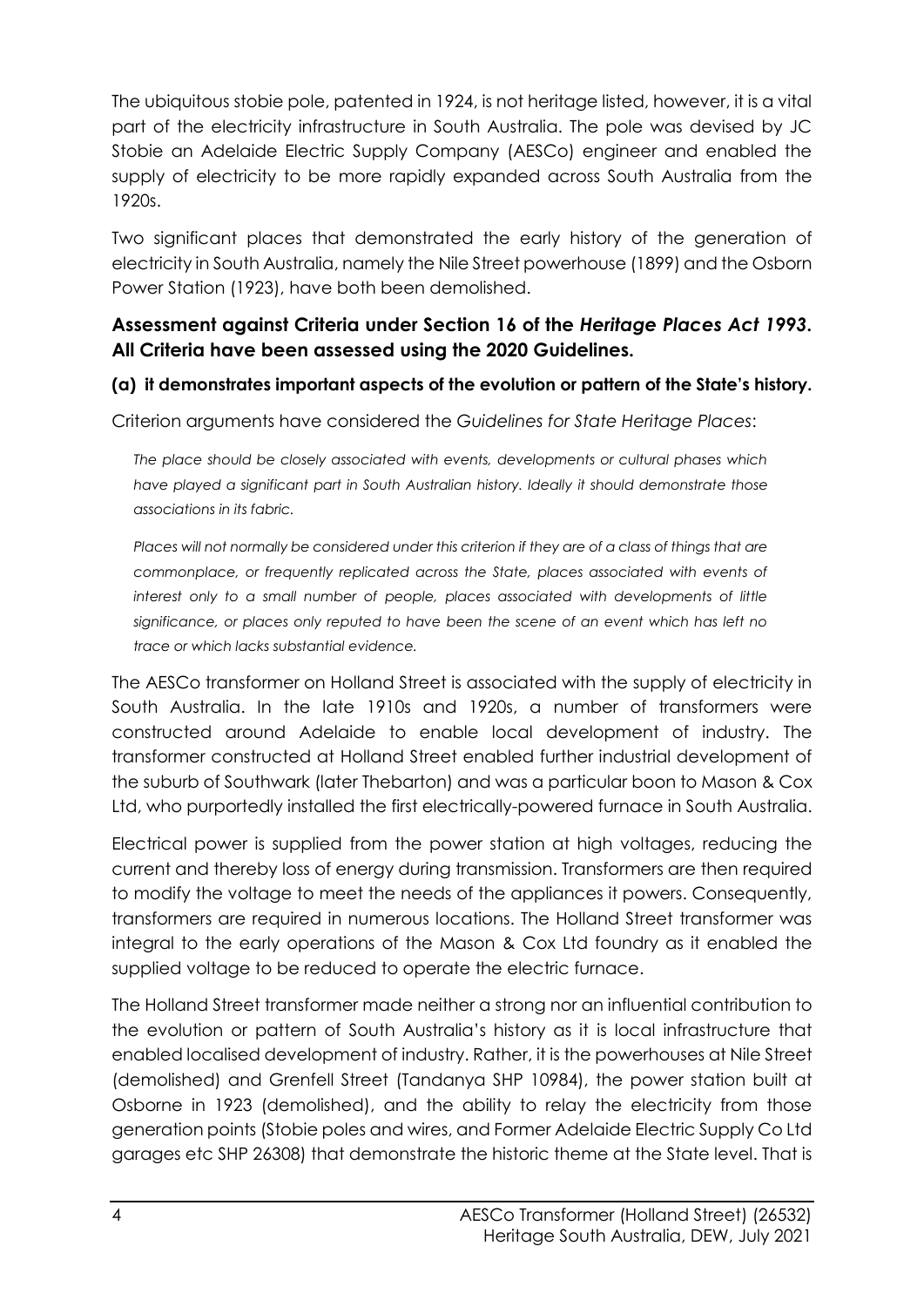the generation and supply of electricity across South Australia to power, domestic, commercial and industrial requirements.

It is recommended that the nominated place **does not fulfil** criterion (a).

### **(b) it has rare, uncommon or endangered qualities that are of cultural significance.**

Criterion arguments have considered the *Guidelines for State Heritage Places*:

*The place should demonstrate a way of life, social custom, industrial process or land use which is no longer practised, is in danger of being lost, or is of exceptional interest. This encompasses*  both places which were always rare, and places which have become scarce through *subsequent loss or destruction.*

*Places will not normally be considered under this criterion if their rarity is merely local, or if they*  appear rare only because research has not been done elsewhere, or if their distinguishing *characteristics have been degraded or compromised, or if they are at present common and simply believed to be in danger of becoming rare in the future.*

Electrical transformers are a common type of equipment used in the supply of electricity in South Australia, and the Holland Street transformer is one of many that have operated or continue to operate across South Australia. The technology has continued to be refined since the 1920s, resulting in the ability to reduce the size of transformers in some instances, although some still remain very large. As long as electricity remains the main power source in South Australia, or until there is a fundamental change in how electricity is supplied, transformers will remain common. The AESCo transformer (Holland Street) is not considered to represent rare, uncommon or endangered qualities of cultural significance.

It is recommended that the nominated place **does not fulfil** criterion (b).

# **(c) it may yield information that will contribute to an understanding of the State's history, including its natural history.**

Criterion arguments have considered the *Guidelines for State Heritage Places*:

The place should provide, or demonstrate a likelihood of providing, information that will *contribute significantly to our knowledge of the past. The information should be inherent in the*  fabric of the place. The place may be a standing structure, an archaeological deposit or a *geological site.*

*Places will not normally be considered under this criterion simply because they are believed to contain archaeological or palaeontological deposits. There must be good reasons to suppose the site is of value for research, and that useful information will emerge. A place that will yield the same information as many other places, or information that could be obtained as readily from documentary sources, may not be eligible.*

There is no evidence to suggest that the Holland Street transformer will yield or is likely to yield information that will contribute meaningfully to South Australia's history. Electrical technology and infrastructure are well recorded through a wide variety of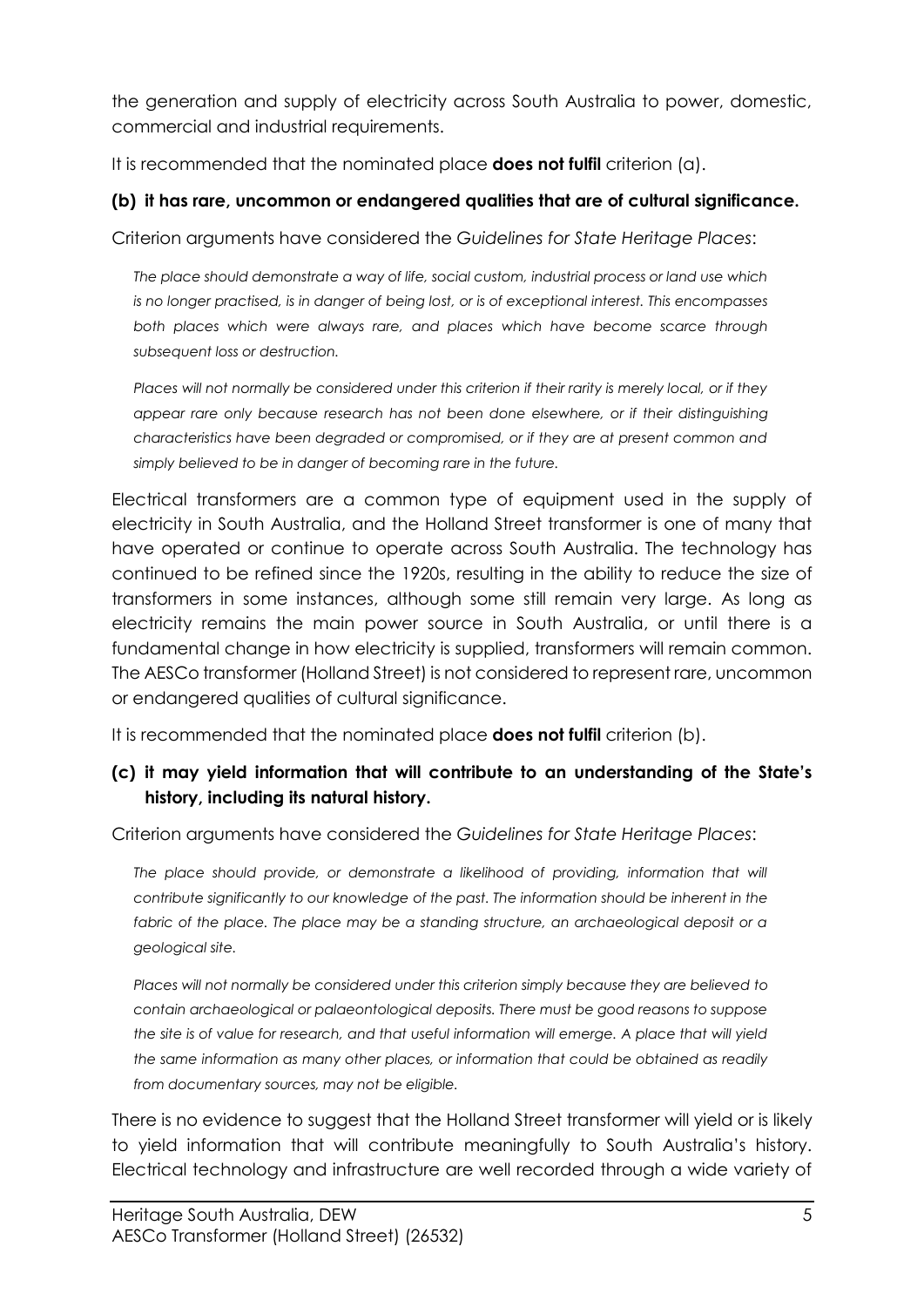documentary and other sources, including the Sir Thomas Playford ETSA Museum at Kurralta Park.

It is recommended that the nominated place **does not fulfil** criterion (c).

# **(d) it is an outstanding representative of a particular class of places of cultural significance.**

Criterion arguments have considered the *Guidelines for State Heritage Places*:

*The place should be capable of providing understanding of the category of places which it represents. It should be typical of a wider range of such places, and in a good state of integrity, that is, still faithfully presenting its historical message.*

*Places will not be considered simply because they are members of a class, they must be both notable examples and well-preserved. Places will be excluded if their characteristics do not clearly typify the class, or if they were very like many other places, or if their representative qualities had been degraded or lost. However, places will not be excluded from the Register merely because other similar places are included.*

The Holland Street transformer is a subset within the class of place known as electrical infrastructure. The transformer was one of many installed in South Australia utilising existing technology and is not an exceptional, influential or pivotal example of the technology.

It is recommended that the nominated place **does not fulfil** criterion (d).

# **(e) it demonstrates a high degree of creative, aesthetic or technical accomplishment or is an outstanding representative of particular construction techniques or design characteristics.**

Criterion arguments have considered the *Guidelines for State Heritage Places*:

The place should show qualities of innovation or departure, beauty or formal design, or *represent a new achievement of its times. Breakthroughs in technology or new developments in design would qualify, if the place clearly shows them. A high standard of design skill and originality is expected.*

Places would not normally be considered under this criterion if their degree of achievement *could not be demonstrated, or where their integrity was diminished so that the achievement, while documented, was no longer apparent in the place, or simply because they were the work of a designer who demonstrated innovation elsewhere.*

The transformer is housed in a small, utilitarian, gable-roofed building with brick and pebble dash walls. While it may exhibit design characteristics typical of such infrastructure built in the 1920s, it does not demonstrate a high degree of creative, aesthetic or technical accomplishment, nor is it an outstanding representative of particular design or construction techniques.

It is recommended that the nominated place **does not fulfil** criterion (e).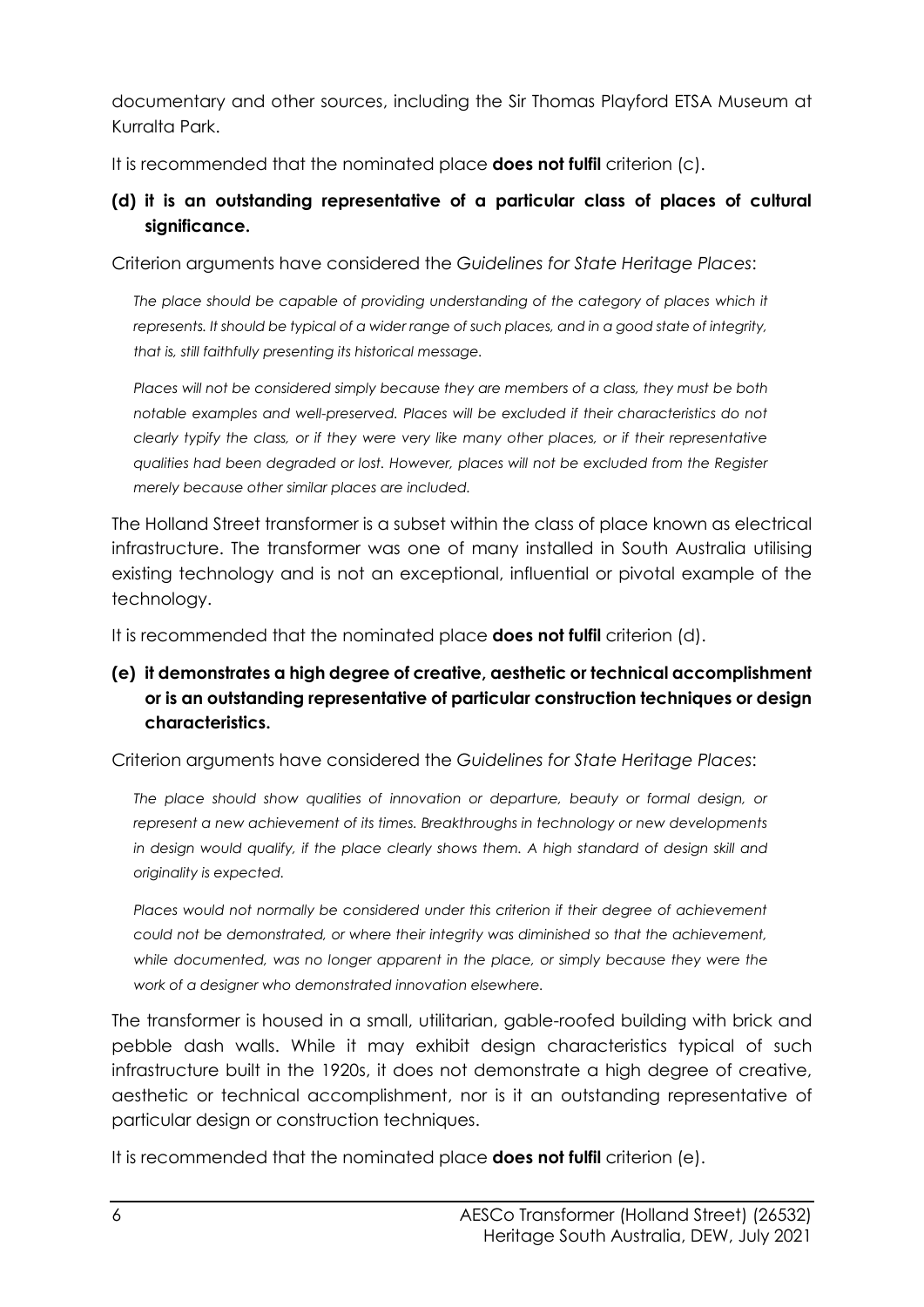### **(f) it has strong cultural or spiritual association for the community or a group within it.**

Criterion arguments have considered the *Guidelines for State Heritage Places*:

*The place should be one which the community or a significant cultural group have held in high regard for an extended period. This must be much stronger than people's normal attachment to their surroundings. The association may in some instances be in folklore rather than in reality.*

*Places will not be considered if their associations are commonplace by nature, or of recent origin, or recognised by a small number of people, or not held very strongly, or held by a group not widely recognised, or cannot be demonstrated satisfactorily to others.*

While there may be some past employees of ETSA (SA Energy Industries Past Employees Association Inc) or individuals that regard electrical infrastructure with fondness, there is no evidence to suggest that the group has a strong cultural or spiritual association with the Holland Street transformer. The transformer has been hidden behind a fence for many years and it is likely that few people are even aware of its existence.

It is recommended that the nominated place **does not fulfil** criterion (f).

### **(g) it has a special association with the life or work of a person or organisation or an event of historical importance.**

Criterion arguments have considered the *Guidelines for State Heritage Places*:

*The place must have a close association with a person or group which played a significant part in past events, and that association should be demonstrated in the fabric of the place. The product of a creative person, or the workplace of a person whose contribution was in industry, would be more closely associated with the person's work than would his or her*  home. Most people are associated with many places in their lifetime, and it must be *demonstrated why one place is more significant than others.* 

*Places will not generally be considered under this criterion if they have only brief, incidental or distant association, or if they are associated with persons or groups of little significance, or if they are associated with an event which has left no trace, or if a similar association could be claimed for many places, or if the association cannot be demonstrated. Generally the home or the grave of a notable person will not be entered in the Register unless it has some distinctive attribute, or there is no other physical evidence of the person's life or career in existence.*

The transformer (Holland Street) is associated with Adelaide Electric Supply Company (AESCo).

AESCo was established in 1905 and was the main supplier of electricity in Adelaide and its surrounding suburbs until 1946. In the years following its establishment, AESCo assumed control of existing infrastructure and extended the electricity supply across the State. AESCo's monopoly of supply, issues surrounding ensuring electricity supplies amidst interstate coal strikes in the 1940s, and the government's industrialisation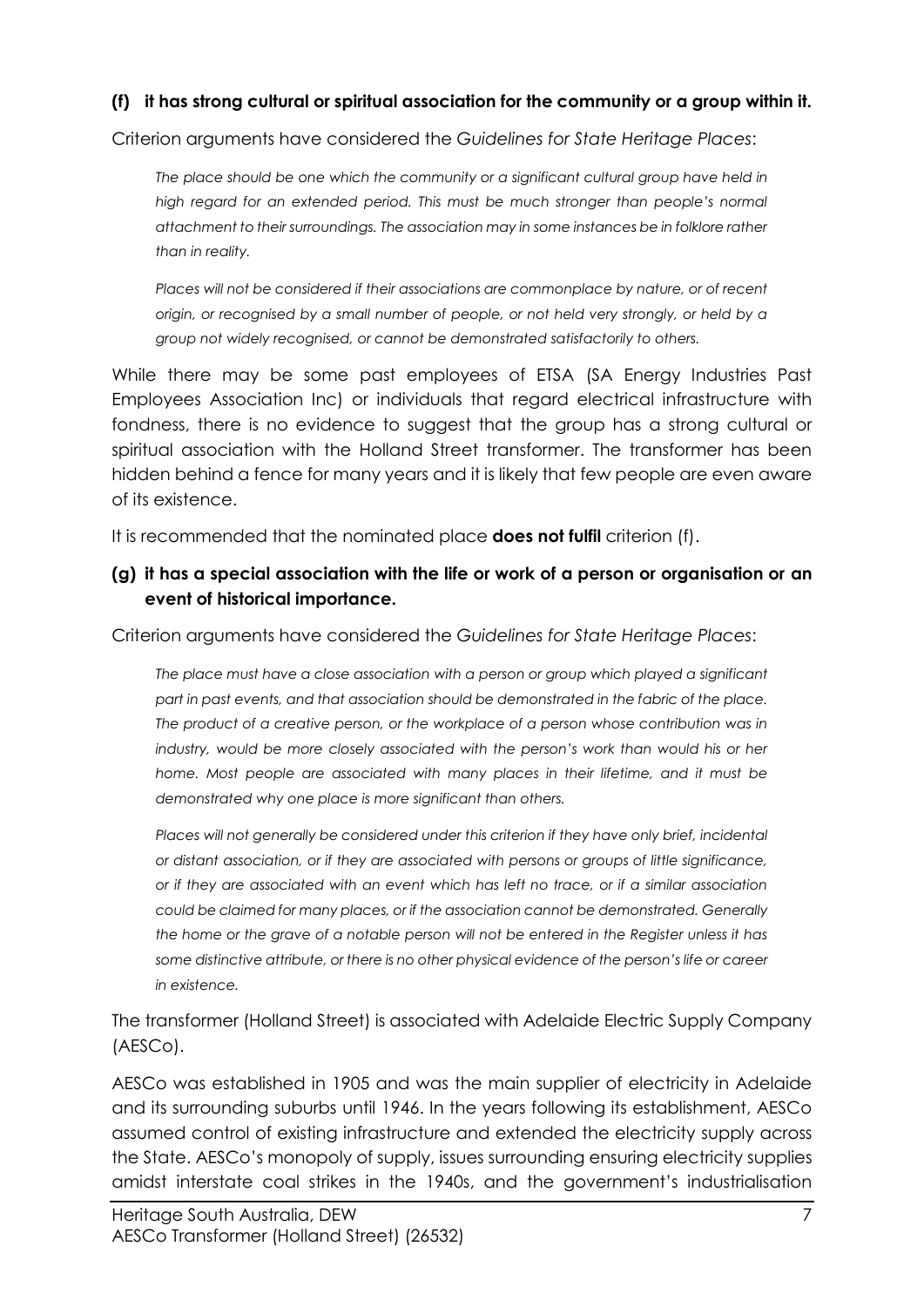strategy resulted in the nationalisation of the State's electricity network in 1946, the creation of the Electricity Trust of South Australia (ETSA), and ETSA assuming control of AESCo infrastructure at that time.

The Holland Street transformer was one of many sites and elements of infrastructure built or installed by AESCo in the decades prior to World War Two and is one of a number of transformers it installed in the late-1910s and 1920s to support industry. Places such as Kelvin House (LHP), built in 1926 as AESCo's headquarters and office after South Australian control of the Company was achieved from the UK-based board; facilities such as the former Adelaide Electric Supply Co Ltd - Four former garages and two double storey office/workshop buildings (SHP 26308) at Mile End; Tandanya (former Adelaide Electric Supply Company Power Station) (SHP 10984); and the ubiquitous Stobie Pole (1924) that enabled the expansion of electricity supply across the State, better represent the work of AESCo than the Holland Street transformer.

It is recommended that the nominated place **does not fulfil** criterion (g).

# **PHYSICAL DESCRIPTION**

Small gable-roofed building with brick and pebble dash walls constructed c.1917. The building is now located behind a corrugated galvanised iron fence. 1

# **HISTORY**

The first public use of electricity in South Australia occurred in the mid-1850s and was associated with the development of the telegraph, however, it was not until 1882 that the first public electricity supply bill was assented, creating the South Australian Electric Company. However, the South Australian Electric Company proved unsuccessful and never produced electricity, primarily because of opposition from the South Australian Gas Company. 2 In 1895, the South Australian Electric Light and Motive Power Company was registered and entered into discussions with the City of Port Adelaide to supply electricity to illuminate the municipality with electric light.<sup>3</sup>

An unreliable temporary service began in Port Adelaide at the beginning of 1898, when the first powerhouse located in William Marston's shop on the corner of St Vincent and Lipson Streets began operating. It was soon replaced with a bespoke powerhouse built on Nile Street, Port Adelaide. The Nile Street powerhouse began supplying electricity on 1 January 1899, however it was plagued with problems due to the inexperience of the engineer commissioned to erect it.<sup>4</sup>

The arrival of electrical engineer FWH Wheadon from England in July 1899 proved beneficial and while Adelaide's older established businessmen viewed him as 'a mere boy', it was his knowledge, skills and business acumen that enabled the powerhouse to run with fewer issues and the Company to plan for the expansion of the electricity supply in South Australia. A contract to provide electric light to the City of Adelaide for five years was secured in September 1899.5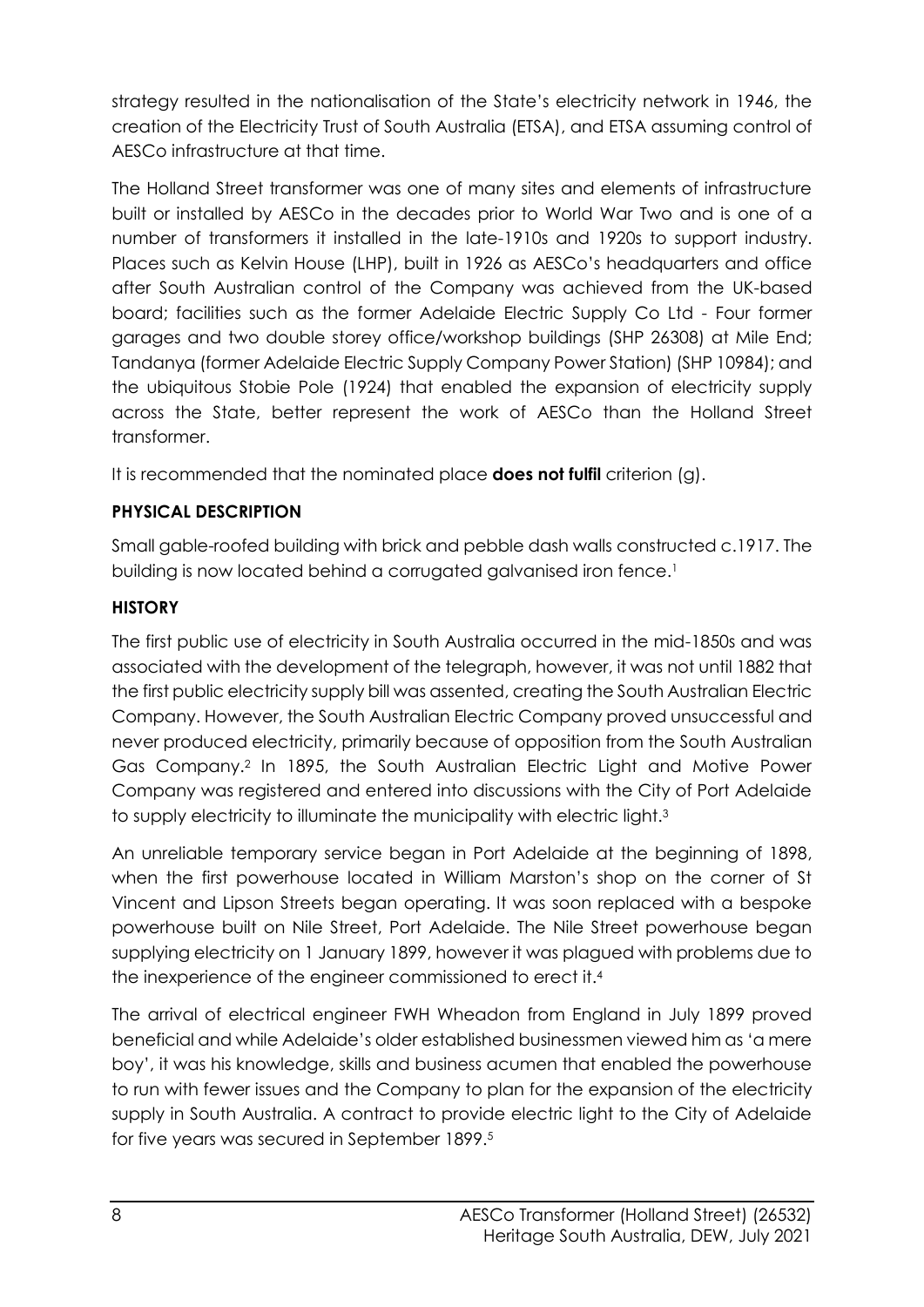The growing acceptance of electricity and its improved supply and a myriad of business dealings between some of Adelaide's most successful businessmen such as Sir George Brookman and interstate and United Kingdom-based individuals and companies ultimately resulted in the purchase of the South Australian Electric Light and Motive Power Company in September 1899 by the UK-based British Electrical Engineering Company Ltd. Then in January 1900, the Adelaide operations were purchased by the Electric Lighting and Traction Company of Australia Ltd.<sup>6</sup>

A temporary powerhouse or tin shed was constructed to supply electricity to the city while the powerhouse on Grenfell Street (now Tandanya SHP 10984) was completed. The growth in demand and supply, and subsequent improvements to the company's finances made it a viable proposition and in 1905, the Adelaide Electric Supply Company Ltd (AESCo), which was incorporated in London, purchased the Company. This was followed by a period of expansion that resulted in the roll out of electricity to the suburbs surrounding the city, including Thebarton.<sup>7</sup>

Further demand for supply meant AESCo began looking for a site to build a power station. A site at Osborne was chosen, however, the First World War halted planning and construction until 1919. The power station was an engineering feat as much of the land it was sited on had to be reclaimed and the buildings and facilities supported on 3,000 wooden piles. On 12 August 1923, 'A' power station at Osborne came on line and by 1925 was supplying the city's entire needs, resulting in the closure of the Grenfell Street powerhouse (now Tandanya SHP 10984) in that year.<sup>8</sup>

While electricity had originally been largely used for lighting, by the 1920s it was being increasingly used to power household appliances, heat water and buildings, and power industry. Guaranteed electricity supplies became an important factor in the industrialisation of the State in the years following World War Two and led to the nationalisation of the State's electricity and the formation of the Electricity Trust of South Australia in1946.

At that time, South Australia was reliant on black coal from interstate to generate the State's electricity and miners strikes in New South Wales in the 1940s, caused serious disruption to South Australian electricity supplies. Providing a reliable source of electricity was paramount to entice industry to relocate and/or establish in South Australia. To achieve that end Premier Playford supported ETSA to establish the browncoal mine at Leigh Creek, about 550km north of Adelaide, and construct a power station at Port Augusta (now demolished) designed to burn the brown coal from Leigh Creek to supply electricity to industry, businesses and homes across the State.<sup>9</sup>

# **Mason Cox and the AESCo Transformer (Holland Street)**

The AESCo transformer on Holland Street was one of many transformers installed across Adelaide's suburbs to support the growth of industry in those localities. While it is not identified in the Sands & McDougall SA Directory until 1921, newspapers from the late 1910s suggest that a transformer was being used by Mason & Cox Ltd from as early as 1917.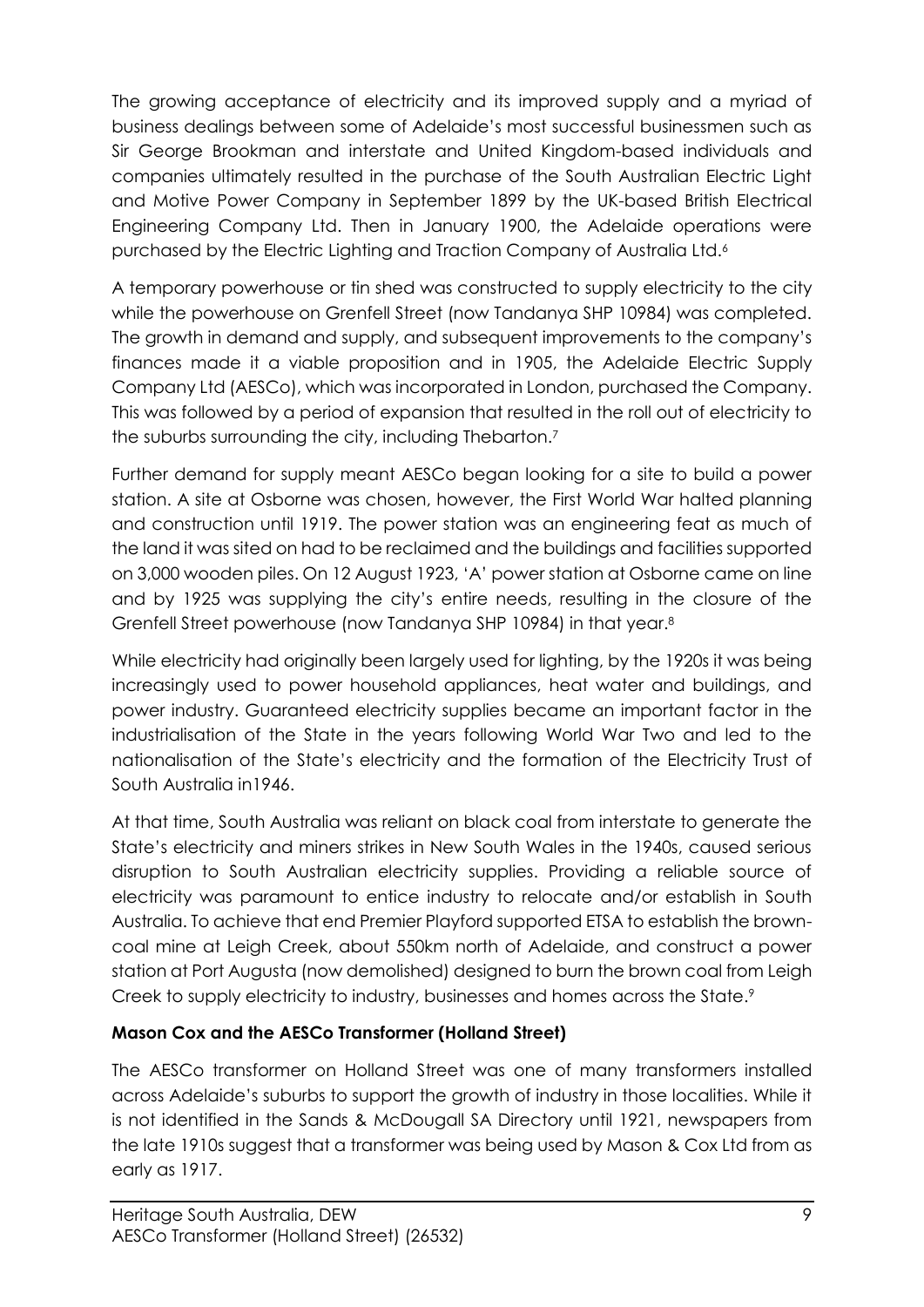Herbert Mason and Reginald Cox established the first electric-powered steel furnace in South Australia at their foundry located on Anderson Street, Southwark in June 1917.<sup>10</sup> In 1919, *The Register* noted that the electrical engineering students from the School of Mines visited Mason & Cox's steel foundry at Southwark specifically to view the electric-powered steel furnace in operation. While there, the students were also shown the AESCo 'transformer rooms and the Southwark substation'.<sup>11</sup> The transformer modified the supplied voltage to the correct voltage to operate the furnace.

The Sands & McDougall Directories note a number of AESCo transformers located around Adelaide in the 1920s including: Goodwood Park and Rugby (now Payneham) (1920), Hyde Park and Southwark (now Thebarton)(1921), Port Adelaide and Royston Park (1922), Portland and Galway Gardens (now Marleston)(1924), Birkenhead (1926), Monreith (now Toorak Gardens) (1928) and a second transformer in Galway Gardens (1929).

Mason & Cox Ltd continued to expand and while initially identified as being located at Anderson Street Southwark, the premises grew along Holland Street towards the transformer and the premises of Colton, Palmer & Preston. Colton, Palmer & Preston established their sheet metal and tinware factory/foundry adjacent to Mason & Cox in the mid-1920s after Colonel Light's 'Theberton Hall' was demolished in 1926 (see 'Theberton Hall' SHP 26527 Assessment Report for further details about Colton, Palmer & Preston Ltd).

In 1932, AESCo prepared a report for and at the request of the South Australian government on the state of industry in South Australia. In it, AESCo noted that general engineering firms were experiencing competition from the government workshops at Islington where heavy engineering was primarily undertaken. A further disadvantage to local firms such as Mason & Cox Ltd was discounted freight rates by interstate railways. Consequently, business from Broken Hill that had traditionally been undertaken by firms in Adelaide was now taking place in NSW.<sup>12</sup>

While the government workshops and many other private engineering workshops in South Australia such as Perry Engineering and Union Engineering, or interstate firms provided competition for Mason & Cox Ltd, the company continued to operate at Southwark (later Thebarton) until the early 1970s. In 1972, they relocated to Torrensville.<sup>13</sup> Mason & Cox Pty Ltd appears to have relocated to Queensland c.2012 and ceased trading in 2020.14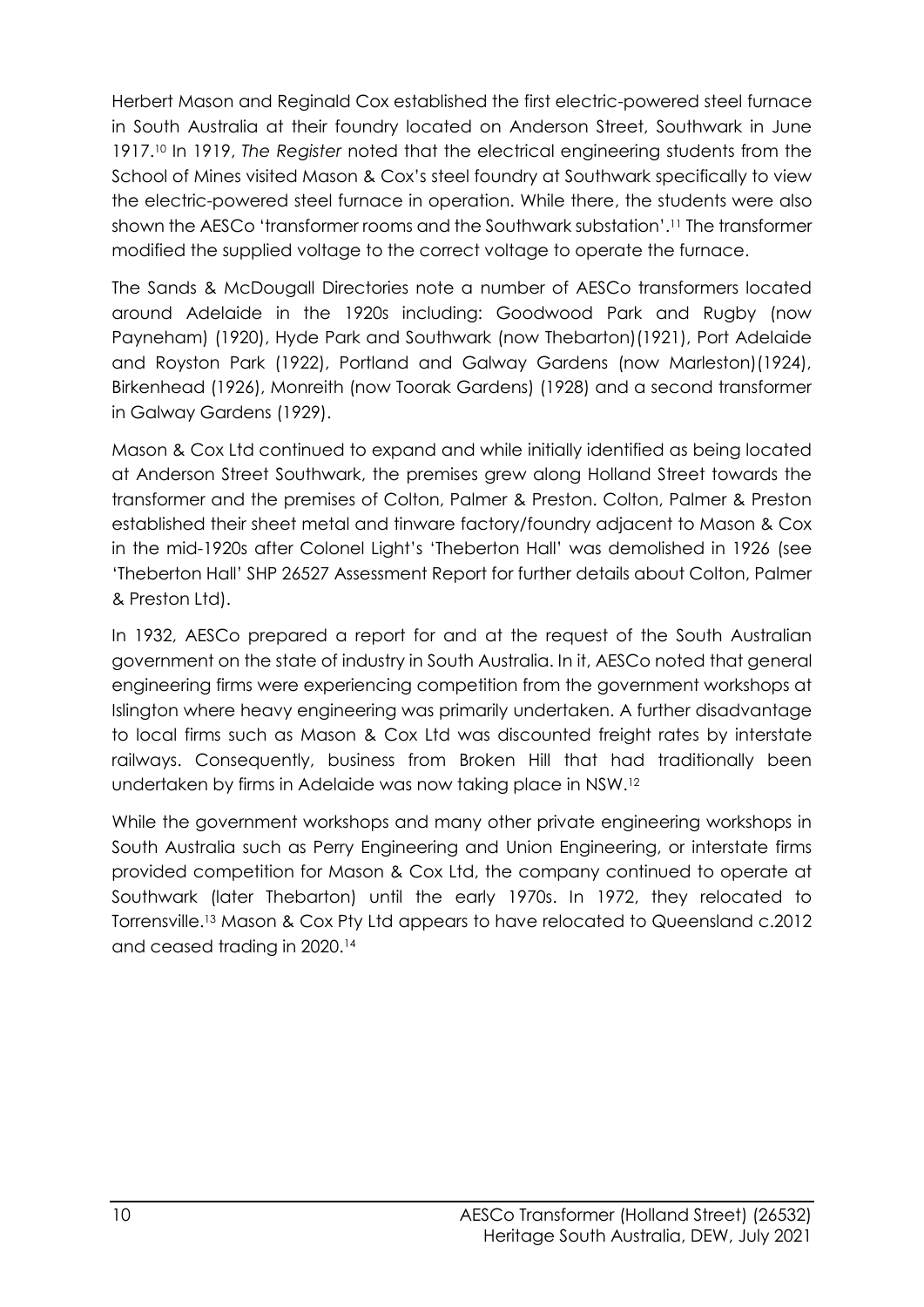### **Chronology**

| Year | Event                                                                                                                                                                                                                                                                  |  |  |  |  |
|------|------------------------------------------------------------------------------------------------------------------------------------------------------------------------------------------------------------------------------------------------------------------------|--|--|--|--|
| 1882 | First public electricity supply bill is assented.                                                                                                                                                                                                                      |  |  |  |  |
| 1895 | South Australian Electric Light and Motive Power Company is<br>registered and begins discussions to supply electric light to municipality<br>of Port Adelaide.                                                                                                         |  |  |  |  |
| 1898 | First (temporary) powerhouse is established at William Marston's shop<br>on the corner of St Vincent and Lipson Streets.                                                                                                                                               |  |  |  |  |
| 1899 | Nile Street powerhouse begins operating.                                                                                                                                                                                                                               |  |  |  |  |
|      | Electrical Engineer FWH Wheadon arrives in July bringing the<br>knowledge and expertise to successfully expand the State's electricity<br>network.                                                                                                                     |  |  |  |  |
|      | Contract to supply electric lighting to the City of Adelaide is secured.                                                                                                                                                                                               |  |  |  |  |
|      | UK-based Electrical Engineering Company Ltd purchases South<br>Australian Electric Light and Motive Company.                                                                                                                                                           |  |  |  |  |
| 1900 | Electric Lighting and Traction Company of Australia Ltd purchase all of<br>Adelaide's electricity operations.                                                                                                                                                          |  |  |  |  |
| 1901 | Powerhouse on Grenfell Street (Tandanya) becomes operational.                                                                                                                                                                                                          |  |  |  |  |
| 1902 | First suburban supply provided to North Adelaide via underground<br>cables.                                                                                                                                                                                            |  |  |  |  |
| 1905 | Adelaide Electric Supply Company Ltd (AESCo) is incorporated in<br>London and purchases Electric Lighting and Traction Company of<br><b>Australia Ltd operations.</b>                                                                                                  |  |  |  |  |
| 1907 | Nile Street powerhouse closed.                                                                                                                                                                                                                                         |  |  |  |  |
| 1914 | Consumers of electricty increased from 585 in 1904 to 13,192 in 1914.                                                                                                                                                                                                  |  |  |  |  |
| 1916 | JC Stobie joins AESCo.                                                                                                                                                                                                                                                 |  |  |  |  |
| 1917 | Mason & Cox Ltd establish South Australia's first electric furnace at new<br>premises on Anderson Street Southwark, AESCo install a transformer to<br><b>enable the furnace to operate.</b> As their business grows the premises are<br>expanded along Holland Street. |  |  |  |  |
| 1919 | Land reclamation and construction of the Osborn power station<br>begins.                                                                                                                                                                                               |  |  |  |  |
| 1921 | 1 March the control and management of AESCo transferred from<br>London to Adelaide.                                                                                                                                                                                    |  |  |  |  |
| 1923 | Osborne 'A' power station begins generating electricity.                                                                                                                                                                                                               |  |  |  |  |
| 1924 | Stobie patents the Stobie pole. It is subsequently used extensively<br>supply.                                                                                                                                                                                         |  |  |  |  |
|      | across South Australia and facilitates the rapid expansion of electricity                                                                                                                                                                                              |  |  |  |  |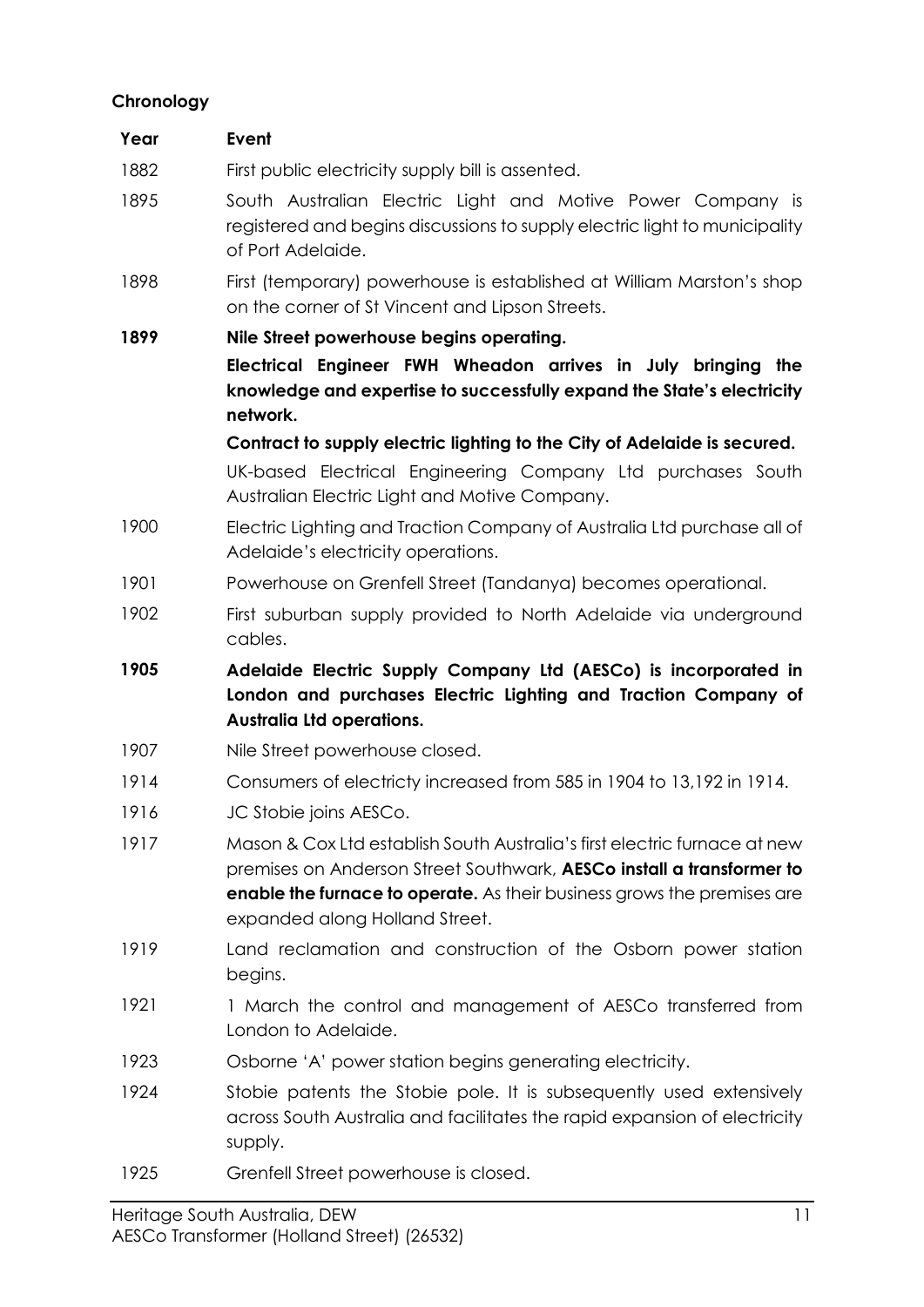- 1926 Kelvin House, North Terrace opens as AESCo headquarters and office building. Designed by architects McMichael and Harris. (The building has been listed as a Local Heritage place, the extent of listing identifies the external form, in particular the fabric and detailing of the façade).
- 1927 Colton, Palmer Preston establish a tinware and metal foundry adjacent to Mason & Cox Ltd at Southwark.
- 1932 SA government commission AESCo to prepare a report on the state of industry in SA. Engineering workshops contribute substantially to the State's economy and concerns are raised about competition from the Government Workshops and interstate firms.
- 1946 The SA government nationalises the State's electricity supply establishing ETSA, Leigh Creek Coal Mine and Port Augusta power station.
- 1972 Mason & Cox Ltd relocate their premises to 123 Heyward Avenue Torrensville.
- c.1970s West End Brewery subsequently utilises the Mason & Cox site and the Holland Street transformer becomes a part of the brewery site.
- Late 1990s Demolition of the Osborne Power Station.
- c.2004 Mason & Cox Ltd buildings are demolished by West End Brewery and a car park and new buildings are constructed on the site for brewery purposes.

# **References**

Aubiz.net Company Search [https://www.aubiz.net/company/mason-cox-proprietary-limited-](https://www.aubiz.net/company/mason-cox-proprietary-limited-007871454/)[007871454/](https://www.aubiz.net/company/mason-cox-proprietary-limited-007871454/)

Klaassen, Nic (1996), 'The Battle for Leigh Creek', in in Bernard O'Neil, Judith Raftery, and Kerrie Round (eds), *Playford's South Australia: Essays on the History of South Australia 1933-1968*, (Association of Professional Historians: Adelaide).

Linn, Rob (1996), *ETSA The Story of Electricity in South Australia*, (Historical Consultants Pty Ltd: Blackwood).

McDougall & Vines (1996), *Thebarton Heritage Review*, (McDougall & Vines: Norwood).

Rich, David C (1996), 'Tom's Vision? Playford and Industrialisation', in Bernard O'Neil, Judith Raftery, and Kerrie Round (eds), *Playford's South Australia: Essays on the History of South Australia 1933-1968*, (Association of Professional Historians: Adelaide).

Sands and McDougall, Directories available online

<https://guides.slsa.sa.gov.au/c.php?g=410329&p=2794474>

SA History Hub, 'Electricity' <https://sahistoryhub.history.sa.gov.au/subjects/electricity> [accessed 24 June 2021].

The Technical Committee AESCo Ltd (1932), *Report on South Australian Industries*, (AESCo Ltd: Adelaide).

'A new Industry Utilising Waste Material', *The Register* 4 October 1919, p.4.

'Enterprise Rewarded Steel Casting Industry Electricity Harnessed', *The News* 5 March 1926, p.11.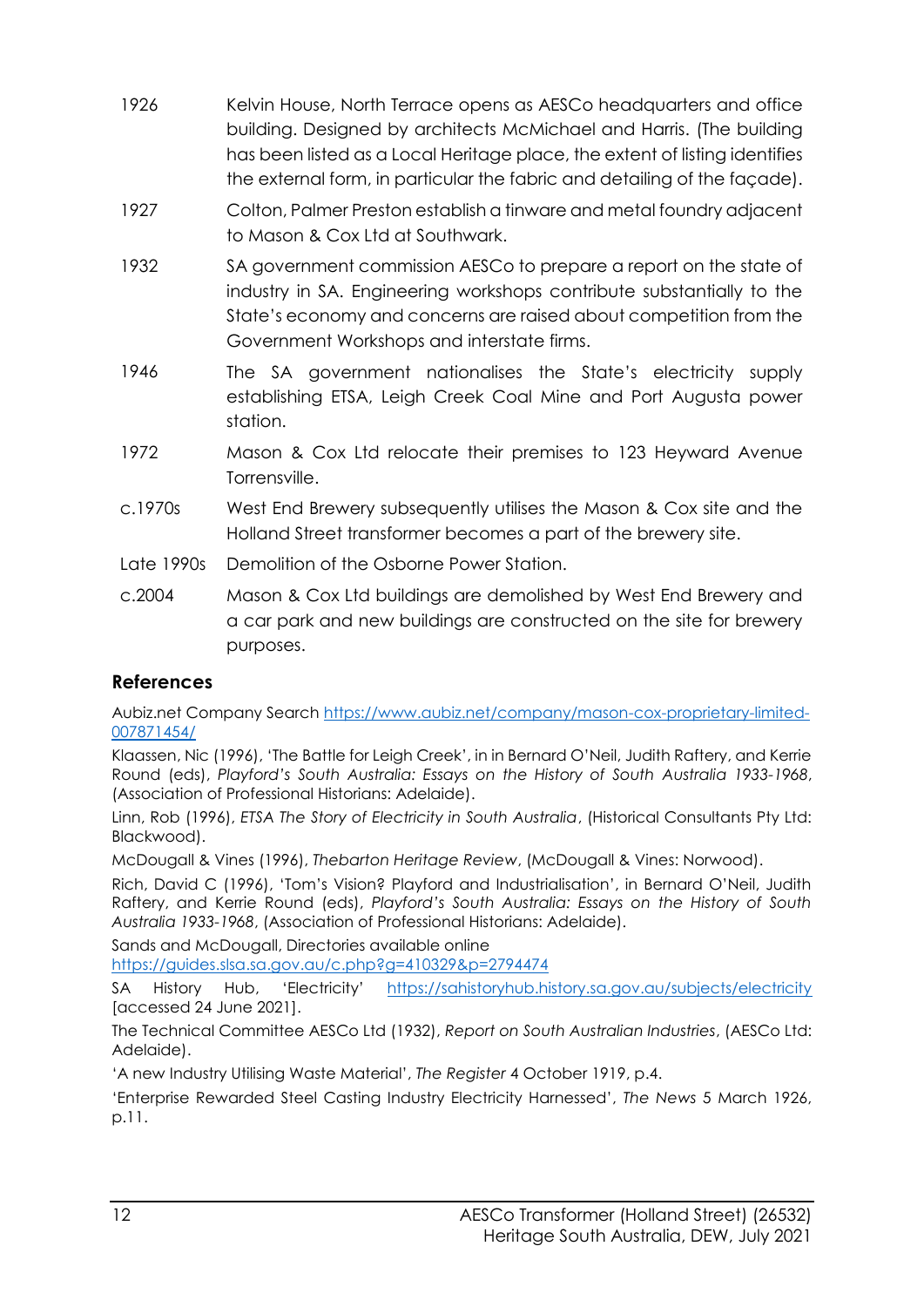# **SITE RECORD**

| NAME:                            |  | AESCo Transformer (Holland Street)                                                                      |                       | <b>PLACE NO.:</b> | 26532 |  |
|----------------------------------|--|---------------------------------------------------------------------------------------------------------|-----------------------|-------------------|-------|--|
|                                  |  |                                                                                                         |                       |                   |       |  |
| <b>DESCRIPTION OF PLACE:</b>     |  | Small gable-roofed building with pebble-dash walls,<br>constructed to house an electricity transformer. |                       |                   |       |  |
| <b>DATE OF CONSTRUCTION:</b>     |  | C.1917                                                                                                  |                       |                   |       |  |
| <b>REGISTER STATUS:</b>          |  | Date of nomination 27 November 2020                                                                     |                       |                   |       |  |
| <b>LOCAL HERITAGE STATUS:</b>    |  | Local Heritage Place                                                                                    |                       |                   |       |  |
| <b>CURRENT USE:</b>              |  | Unused                                                                                                  |                       |                   |       |  |
| <b>LOCAL GOVERNMENT</b><br>AREA: |  | City of West Torrens                                                                                    |                       |                   |       |  |
| <b>LOCATION:</b>                 |  | <b>Street No.:</b>                                                                                      | 107                   |                   |       |  |
|                                  |  | <b>Street Name:</b>                                                                                     | Port Road             |                   |       |  |
|                                  |  | Town/Suburb:                                                                                            | <b>Thebarton</b>      |                   |       |  |
|                                  |  | <b>Post Code:</b>                                                                                       | 5031                  |                   |       |  |
| <b>LAND DESCRIPTION:</b>         |  | <b>Title</b><br>Reference:                                                                              | CT 5941/298 D64225 A2 |                   |       |  |
|                                  |  | Hundred:                                                                                                | Adelaide              |                   |       |  |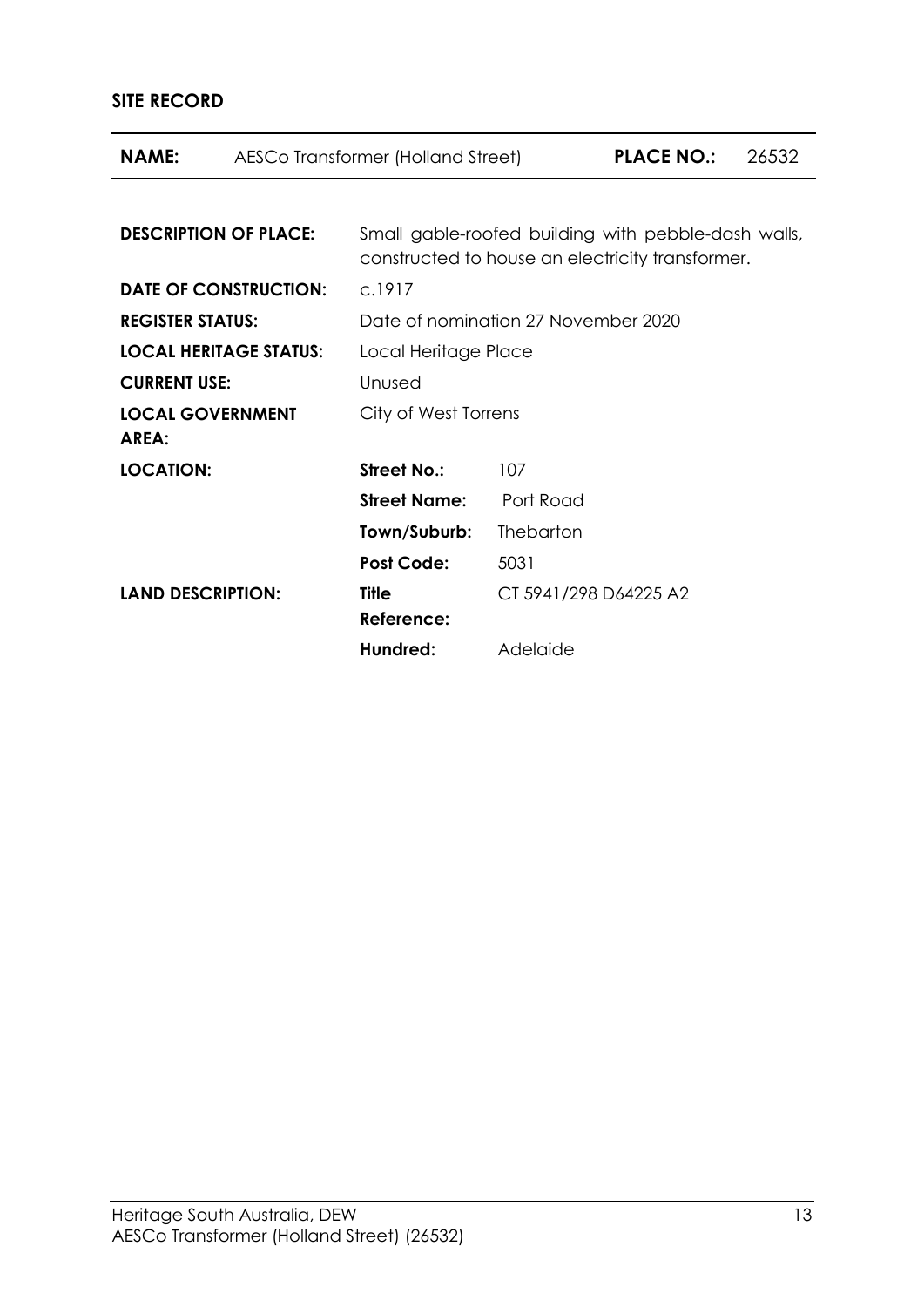**NAME:** AESCo Tranformer (Holland Street) **PLACE NO.:** 26532



**AESCo Transformer is located behind the section of corrugated iron fencing**



Source: DEW Files 21 April 2021

**Indicative of what is likely to be inside the AESCo Transformer (Holland Street) building, the electrical componentry shown here is located in what was the adjacent Colton Palmer Preston tin foundry and sheet metal works.** 

Source: DEW Files 24 march 2021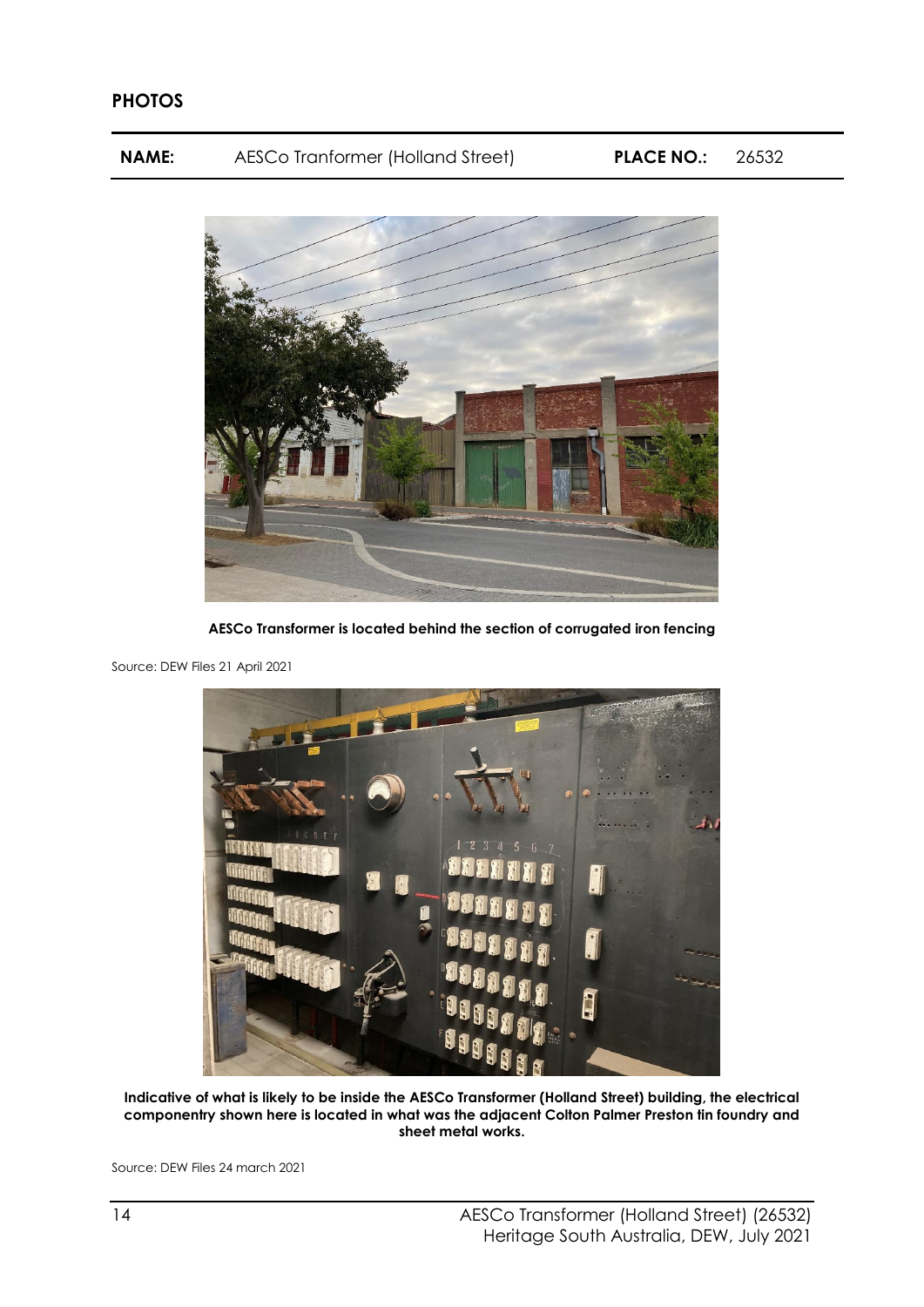### **PHOTOS**

**NAME:** AESCo Tranformer (Holland Street) **PLACE NO.:** 26532



**View of the transformer showing the structure behind the fence.**

Source: Google Maps 2021



**Inside the Mason Cox Foundry Southwark, c.1941, note the casting taking place directly on the sand/dirt floor.**

Source: SLSA BRG 213/207/5/434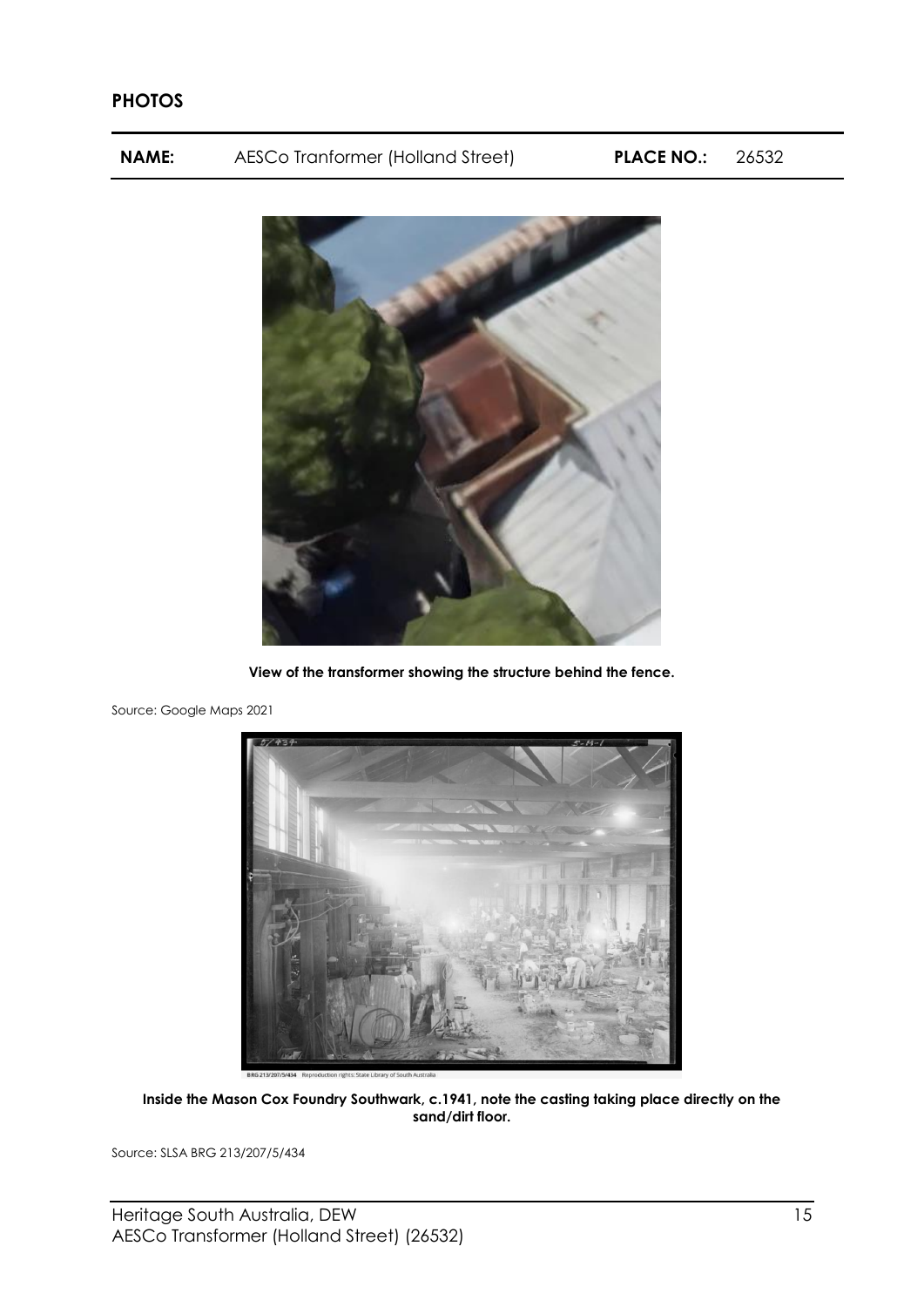

**AESCo Transformer (Holland Street) 107 Port Road, Thebarton, CT 5941/298 D64225 A2, Hundred of Adelaide**

**N ↑**

### **LEGEND**

**Parcel boundaries, CT is currently provisionally entered in the SA Heritage** Register for 'Remains of 'Theberton Hall' Colonel William Light's House (including Underground Room, Underground Tank and Well)' (SHP 26527)

Location of AESCo Transformer (Holland Street) see below for detail plan

**Coutline of Area where 'Theberton Hall' is most likely located.**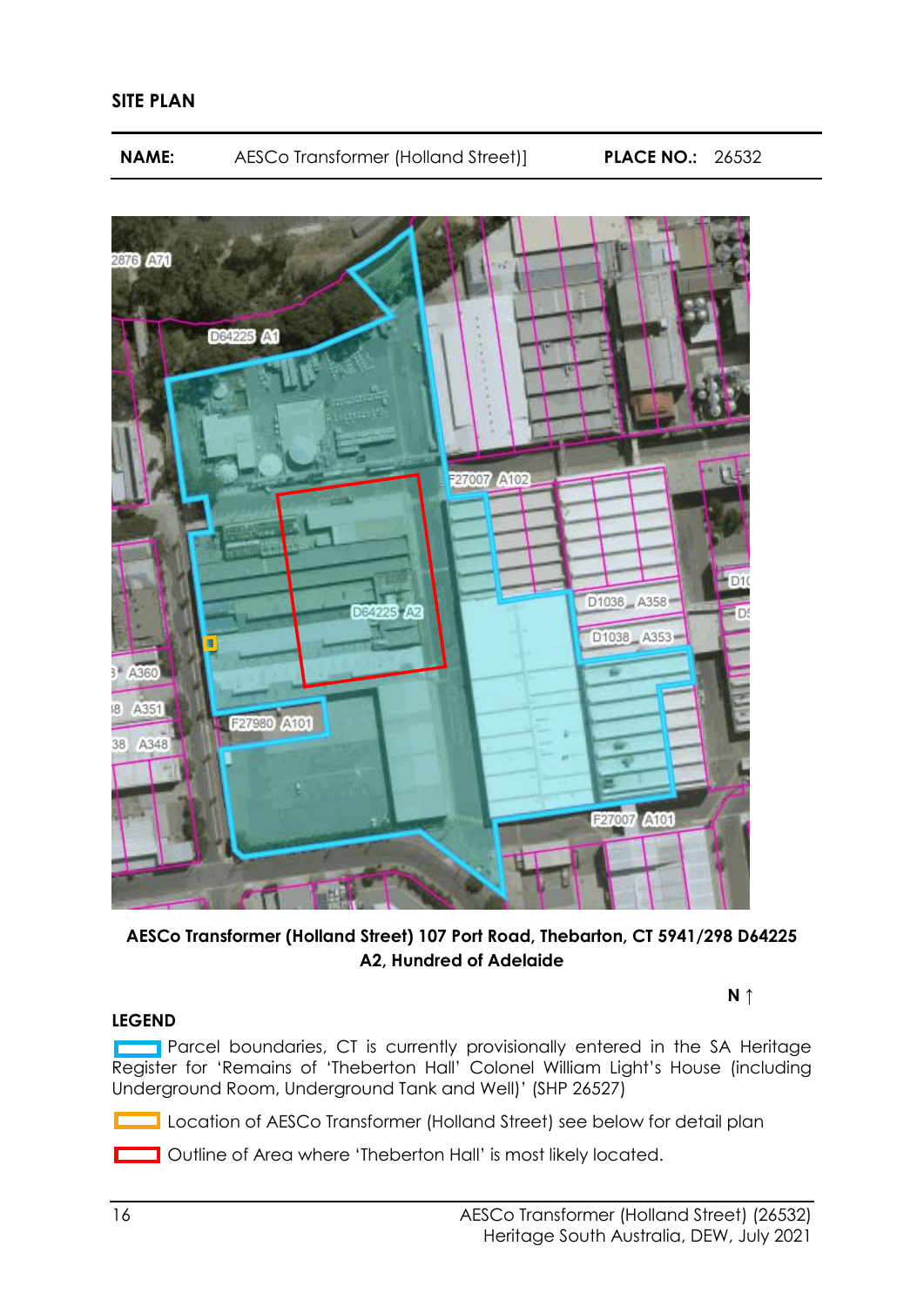### **SITE PLAN (DETAIL)**

**NAME:** AESCo Transformer (Holland Street)] **PLACE NO.:** 26532



**AESCo Transformer (Holland Street) 107 Port Road, Thebarton, CT 5941/298 D64225 A2, Hundred of Adelaide (detail of location).**

#### **LEGEND**

Partial parcel boundary, (CT is currently provisionally entered in the SA Heritage Register for 'Remains of 'Theberton Hall' Colonel William Light's House (including Underground Room, Underground Tank and Well)' (SHP 26527))

Location of AESCo Transformer (Holland Street)

#### **N ↑**